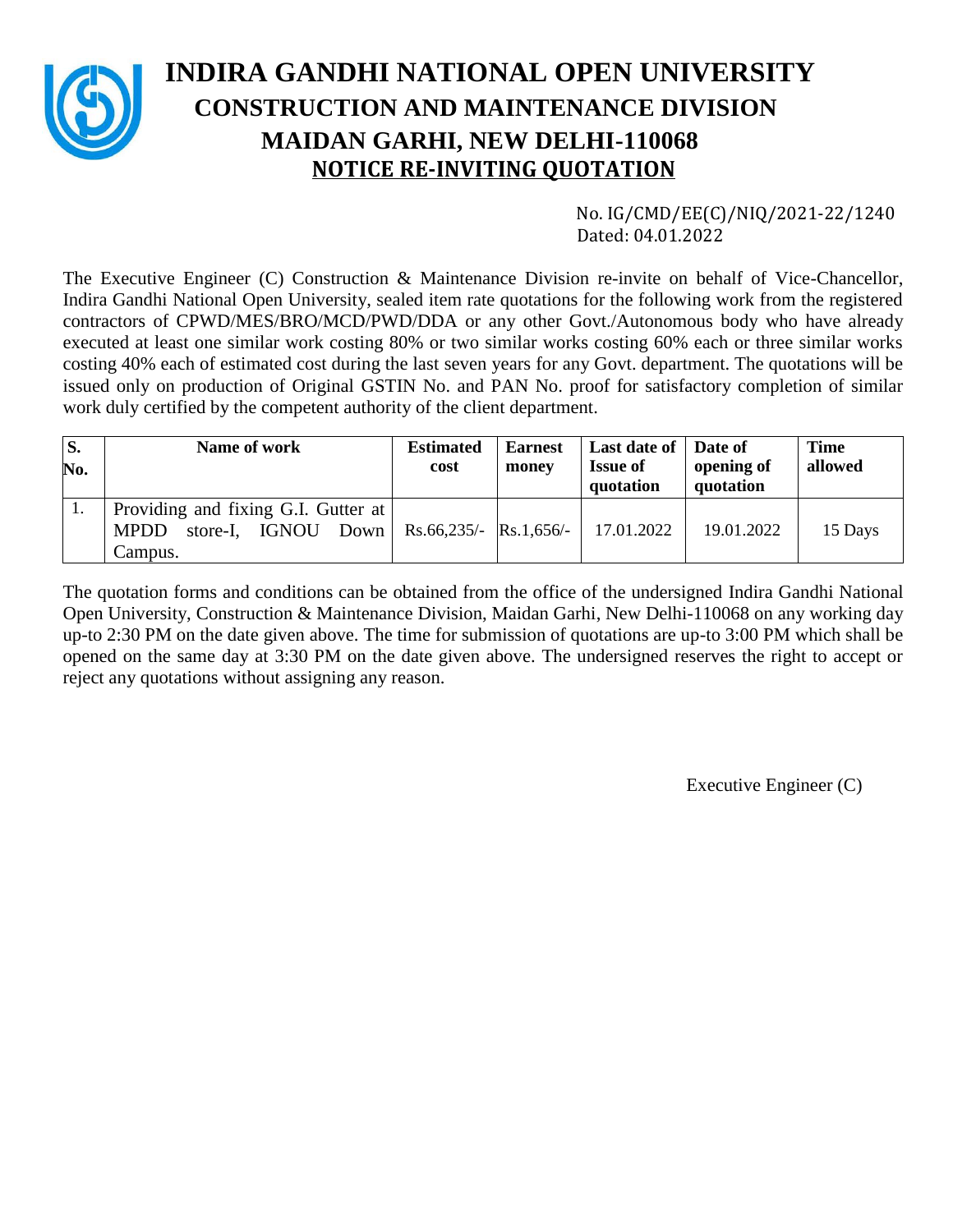## **Name of work:- Providing and fixing G.I. Gutter at MPDD store-I, IGNOU Down Campus.**

### **SPECIFICATION & SPECIAL CONDITIONS OF CONTRACT:**

- 1. Unless otherwise specified the work shall be carried out in accordance with the printed CPWD specification 2009 for the works at Delhi correction slips issued till the date of opening of tenders/quotation. In the event of any dispute the followings shall be the order of priority to decide the issue:
	- a. Nomenclature of item read with special conditions of the contract and general specifications
	- b. CPWD specifications
	- c. ISI specifications
	- d. Instructions of Engineer In charge.
- 2. Before quoting the contractor shall inspect the site of work and shall fully acquaint himself about the conditions with regard to accessibility of site required for the satisfactory execution of work. No claim whatsoever shall be entertained by the department on this account.
- 3. The quantities shown in the schedule are tentative and may change as per site conditions. The Contractor shall not claim anything extra on this account. The payment shall be made as per actual quantities of work done and as per the conditions of the contract.
- 4. The work executed under the contract shall be subject to inspection carried out by the departmental officers. Any defects regarding workmanship or quality of material to be used as pointed out during or after completion of work by the departmental officers shall have to be rectified by the contractor and in case the contractor fails to do so, it will be got rectified by the department at the risk and cost of the Contractor.
- 5. All precautionary measures should be adopted for the safety purposes for any accident during the execution of work occurring at site, the contractor shall be overall responsible for the same.
- 6. Water if available shall be supplied to the contractor and 1% on account of water charges shall be recovered from him on the gross amount of work done. However, if the electricity is required for the work, the same shall be provided to the contractor and 0.25% on account of electricity charges shall be recovered from him on the gross amount of work done.
- 7. After the award of work, if the agency fails to start the work the earnest money and performance guarantee submitted by them will be 100% forfeited and the agency will be debarred for a period of three years to quote tender/quotation for IGNOU works.